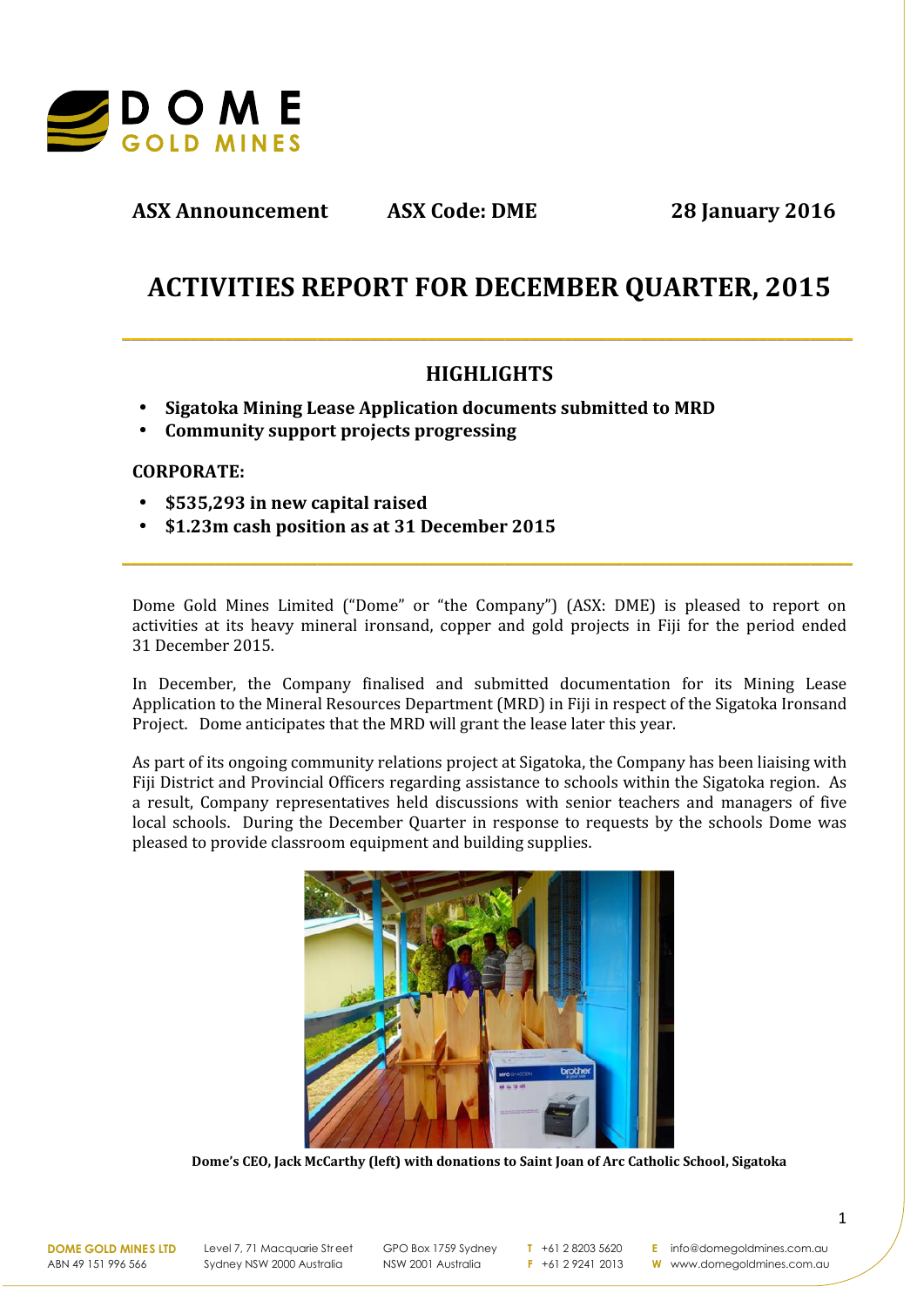

#### **Exploration Plans – March Quarter 2016**

A BLEG geochemical sampling program over the eastern half of SPL1452 planned for the December Quarter was deferred due to the arrival of the seasonal period of wet weather in Fiji, which generally ends in late February to early March. Other programs planned for the coming year include resumption of feasibility studies and sonic drilling at Sigatoka and completion of Induced Polarisation geophysics programs on Ono Island followed by exploration diamond drilling.

#### **CORPORATE**

#### **Share Placements and Exercise of Options**

During the quarter, Dome issued 1,000,000 fully paid ordinary shares upon an exercise of options at \$0.20 per share raising \$200,000, and completed a placement of 882,350 fully paid ordinary shares at \$0.38 per share to raise \$335,293

Proceeds from the placement will be used towards finalising the Application for Mining Lease at Sigatoka and for further exploration and general working capital.

#### **Cash position**

As at 31 December 2015, Dome held \$1,232,405 in cash.

For further information about Dome and its projects, please refer to the Company's website [www.domegoldmines.com.au] or contact the Company at (02) 8203 5620.

Melender

 $\mathfrak{f}_C$ Carthy **Phief Executive Officer** 

#### *COMPETENT PERSON'S STATEMENT:*

*The information in this report that relates to Exploration Results is based on information compiled by John McCarthy, who is Chief Executive Officer of the Company. Mr McCarthy is a geologist who is a Member of the Australasian Institute of Mining and Metallurgy and has sufficient experience which is relevant to the style of mineralisation and type of deposits under consideration and to the activities which he is undertaking to qualify as a Competent Person as defined in the 2012 Edition of the 'Australasian Code for Reporting of Exploration Results, Mineral Resources and Ore Reserves'. Mr McCarthy indirectly holds shares in the Company and consents to the inclusion in this report of the matters based on his information in the form and context in which it appears.*

#### **ABOUT DOME**

Dome is an Australian mining company, which listed on the ASX on 22 October 2013. The Company is focussed on gold, copper and mineral sands in Fiji, where it holds three highly prospective exploration

**DOME GOLD MINES LTD** ABN 49 151 996 566

Level 7, 71 Macquarie Street Sydney NSW 2000 Australia

GPO Box 1759 Sydney NSW 2001 Australia

**T** +61 2 8203 5620 **F** +61 2 9241 2013

**E** info@domegoldmines.com.au **W** www.domegoldmines.com.au